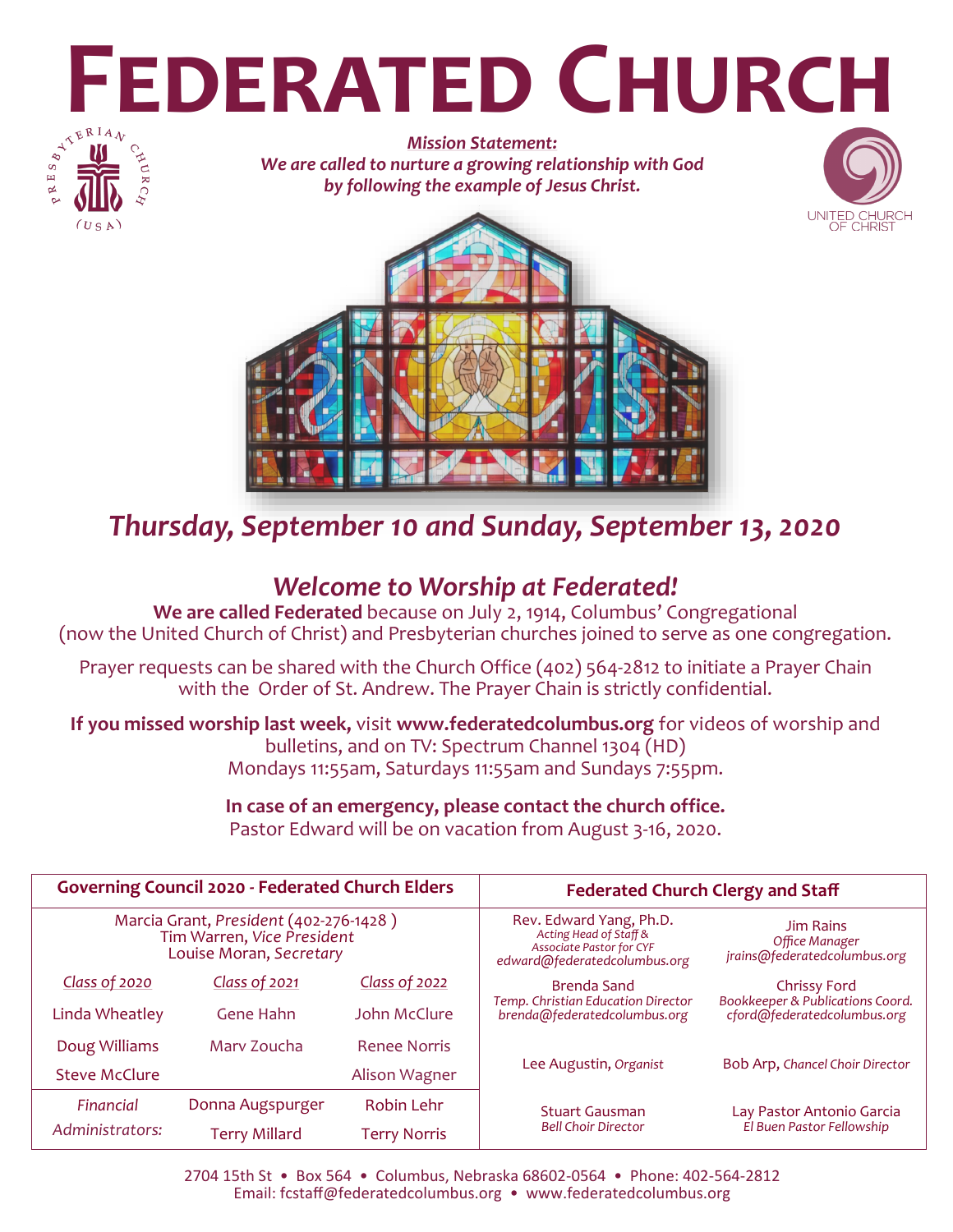# *JOYS & CONCERNS*

◆ If you have any joys or concerns, please share with the congregation by informing the office.

Pray for Mary Sharpe who is now rehabbing at Meridian Gardens (Room 210).

 Give thanks for successful breast cancer surgery for Jill McCormick, wife of Wayne McCormick.

Jill is recovering at home with a follow-up appointment in coming weeks.

 Prayers are offered for John Novotny's deployment with Red Cross relief in Baton Rouge, Louisiana following Hurricane Laura.

◆ Pray for Elda Juhnke, mother of Kathy & Kenn Leischner, who has begun hospice care

 Pray for Carol Sand, mother of Mike & Brenda Sand, who has begun hospice care.

 Pray for the Ternus Family (Lacey, Matt, Hailey & Addilyn) as Lacey has tested positive for COVID-19. Pray especially for Matt's sister, Ashley Ternus, who is currently on a ventilator.

 Pray for Sondra Burnett as she continues chemotherapy treatment for ovarian cancer.

◆ Pray for Karel Morris, sister of Marilyn & Ben Vrana, who continues chemotherapy.

From Homestead Presbytery:

# *CLARKSON NEW ZION*

Hi from New Zion in Clarkson. Right now we need prayers as we search for a new minister. We are just starting the process and during these uncertain times we are living in, we particularly need prayers that we would find a spirit-filled minister to lead our church. We also need prayers that our elders remember their calling and help with the process of maintaining the church without a full time minister. Our joys include the fact that our members have supported our church financially during our time of being shut down. We haven't needed to dip into savings or get any monies from the government. Also that when we did start worshiping in person that people did come back. Praises for our members! New Zion is alive and worshiping in Clarkson.

#### *THIS WEEK AT FEDERATED CHURCH*

**Sunday, September 13** 9:00am Education Hour, Ed Center & Upper Room 10:00am Sunday Worship Service, Sanctuary 11:00am Youth Ministry Committee Meeting, EC 8 **Monday, September 14** 5:15am Order of St. Andrew Meeting, EC 4 6:30pm Membership/Growth Meeting, Zoom Mtg. **Tuesday, September 15** 1:00pm Lectionary Afternoon Bible Study, EC 8 & Online Zoom Meeting 5:30pm Personnel Committee Meeting, EC 7 6:30pm Finance/Property Meeting, Fellowship Hall **Wednesday, September 16** 9:30am Circle 1 Meeting, Fellowship Hall 10:00am Staff Meeting, FH 11:00am Worship Planning Meeting, AD 2 4:30pm Lectionary Afternoon Bible Study, Online Zoom Meeting 6:30pm Youth Club, Upper Room 7:30pm Circle 4 Meeting, EC 4 (Adult Ed Room) **Thursday, September 17** 6:30pm Thursday Worship Service, Sanctuary **Friday, September 18 Saturday, September 19** 10:00am Visitation, Narthex 11:00am Jerry Dare Memorial Service, Sanctuary **Sunday, September 20** 9:00am Education Hour, Ed Center & Upper Room 10:00am Sunday Worship Service, Sanctuary

**Meals on Wheels Information!** Federated church will have Meals on Wheels delivery the week of **September 28 - October 2.** Coordinator will be Jean Royer. 564-8012 or 910-6688.

**Circle 1 will meet Wednesday, September 16 at 9:30am in the Fellowship Hall. Please observe Covid-19 restrictions by wearing a mask, maintaining social distancing and bringing your own beverage.**

SEPTEMBER 22ND

**RUNZA<sup>®</sup> WILL DONATE 10% OF SALES** TO A PLACE AT THE TABLE **BACKPACK FOOD PROGRAM.**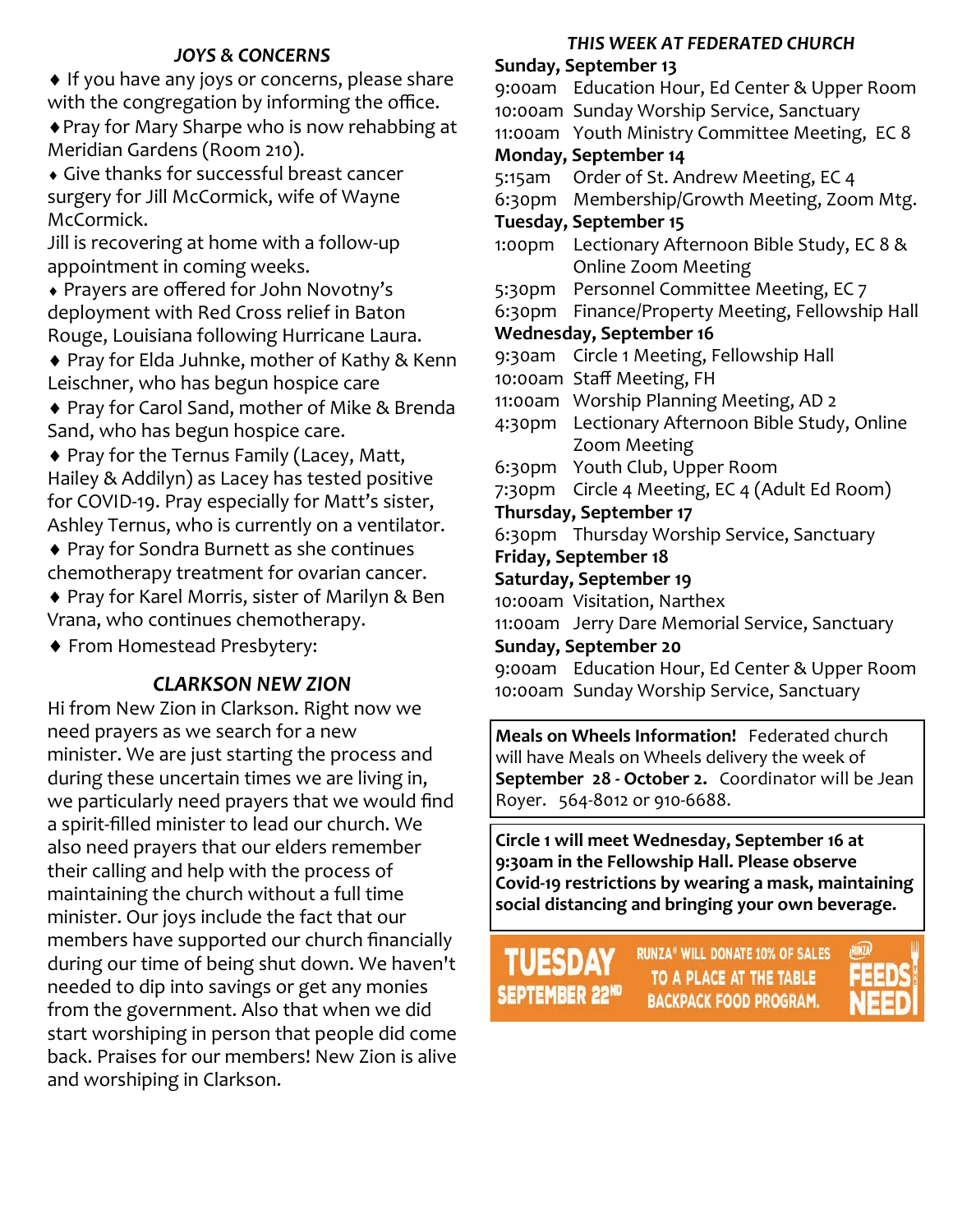# **We Gather To Worship God**

Thursday, September 10, and Sunday, September 13, 2020 Hymns, Songs, Prayers, and liturgies in **Bold** are for the participation of the **Congregation** *The Prelude invites us to begin our time of worship; please take this time for silent reflection.*

PRELUDE **Arrival Example 2018** His Eye Is on the Sparrow **and Arrival Arrival Arrival Arrival Arrival Arrival Arrival Arrival Arrival Arrival Arrival Arrival Arrival Arrival Arrival Arrival Arrival Arrival Arrival Arrival On Higher Ground Communist Communist Communist Communist Communist Communist Communist Communist Communist Communist Communist Communist Communist Communist Communist Communist Communist Communist Communist Communist Comm Amazing Grace** and a structure are a structure and arr. HIELSCHER Lee Augustin, Organ & Piano

Welcome & Announcements

**\* Call to Worship** PC(USA) Occasional Services & FotW

One: As many of you as were baptized into Christ have clothed yourselves with Christ.

- **All: There is no longer Jew or Greek; there is no longer slave or free; there is no longer male and female, for all of you are one in Christ Jesus.**
- One: Lead a life worthy of the calling to which you have been called, making every effort to maintain the unity of Spirit in the bond of peace.
- **All: There is one body and one Spirit, just as we were called to the one hope of our calling, one Lord, one faith, one baptism and one God of all, who is above all and through all and in all.**

# \***Opening Song** *Your Love Never Fails* **iWorship DVD**

By Anthony Skinner and Chris McClarney

# **\* Passing the Peace**

One: Let us celebrate God's grace by sharing a sign of peace. The peace of Christ be with you.

# **All: And also with you.**

One: Please greet one another with a sign of peace.

# **Listening for God's Word**

PRAYER FOR ILLUMINATION **PRAYER FOR ILLUMINATION** 

# Scripture Reading

Gospel According to Matthew 18 : 21 - 35

**SERMON** *Edward Yang, Pastor* 

# **We Respond to God's Word**

# **Prayer of Confession**

One: Let us confess our sins before God and one another.

**All: Gracious God, we confess to you and to our fellow members in the Body of Christ that we have sinned in thought, word and deed, and in what we have failed to do. Forgive us our sins, and deliver us from the power of evil, for the sake of your Son who died for us, Jesus Christ our Lord.**

# **Declaration of Forgiveness**

One: In the name of Christ, you are forgiven.

**All: In the name of Christ, you are forgiven. Amen.**